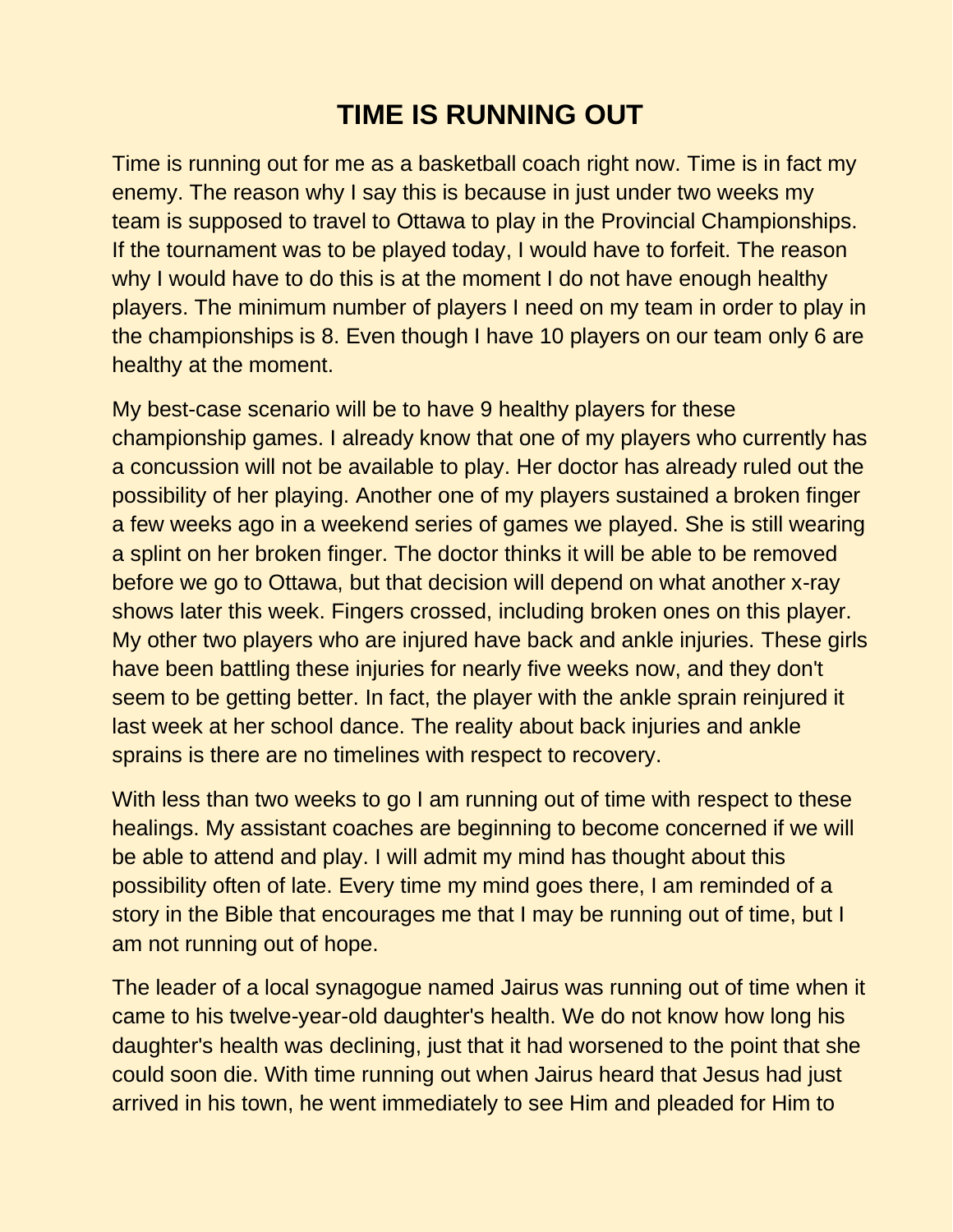come and lay His hands on the little girl in order to make her well. This father obviously had faith in Jesus that He could heal his daughter. Along the way Jairus received word that his daughter had died. It would appear time ran out for Jairus. Naturally this father was devastated at this moment and lost all hope. Jesus' words to Jairus at this moment were these:

## **"Don't be afraid. Just have faith." (Mark 5:36)**

When we look at Jesus' words from Jairus' point of view at this moment there would seem nothing to be hopeful about. Time had run out for any hope or miracle. Jesus was wanting Jairus to look at this problem from His perspective: that there is always hope when we put our faith in Him. Jairus showed faith in Jesus at this moment and continued on with Him back to his house. When they arrived at Jairus' home, Jesus took control of the situation by having all the mourners leave the room. Then Jesus took the little girl's hand and raised her back to life. Neither time, nor hope had run out in this situation from Jesus' perspective. This story is a powerful lesson and reminder to us that if we look at things from Jesus' perspective we can always keep hoping even if time seems to be running out.

Right now, I am in a similar situation as Jairus was. Time may be running out for my players to get healed before the Provincial Championships, but my faith is keeping me positive and hopeful. Maintaining my faith in this moment is my responsibility. Staying hopeful and positive in my faith right now for the sake of my assistant coaches, my players, and their parents is my witness to them at this moment. Praying each day and asking Jesus to heal these players in His perfect way and timing is my responsibility as well. Letting Jesus take control of this situation is also my responsibility. That is what Jairus did and look how everything worked out in the end. So, it is this story that I am living and following right now as time is running ever closer to our weekend in Ottawa. If I was looking at this just from my perspective, I would be losing hope. Looking at it from Jesus' perspective I have not stopped being hopeful.

Perhaps there will be a moment in your life when you feel that time is running out for you, or somebody you love. Maybe that moment is taking place right now for you, as it is for me. The words that Jesus spoke to Jairus as time was running out were meant for me as well as for you. Will we choose to be afraid